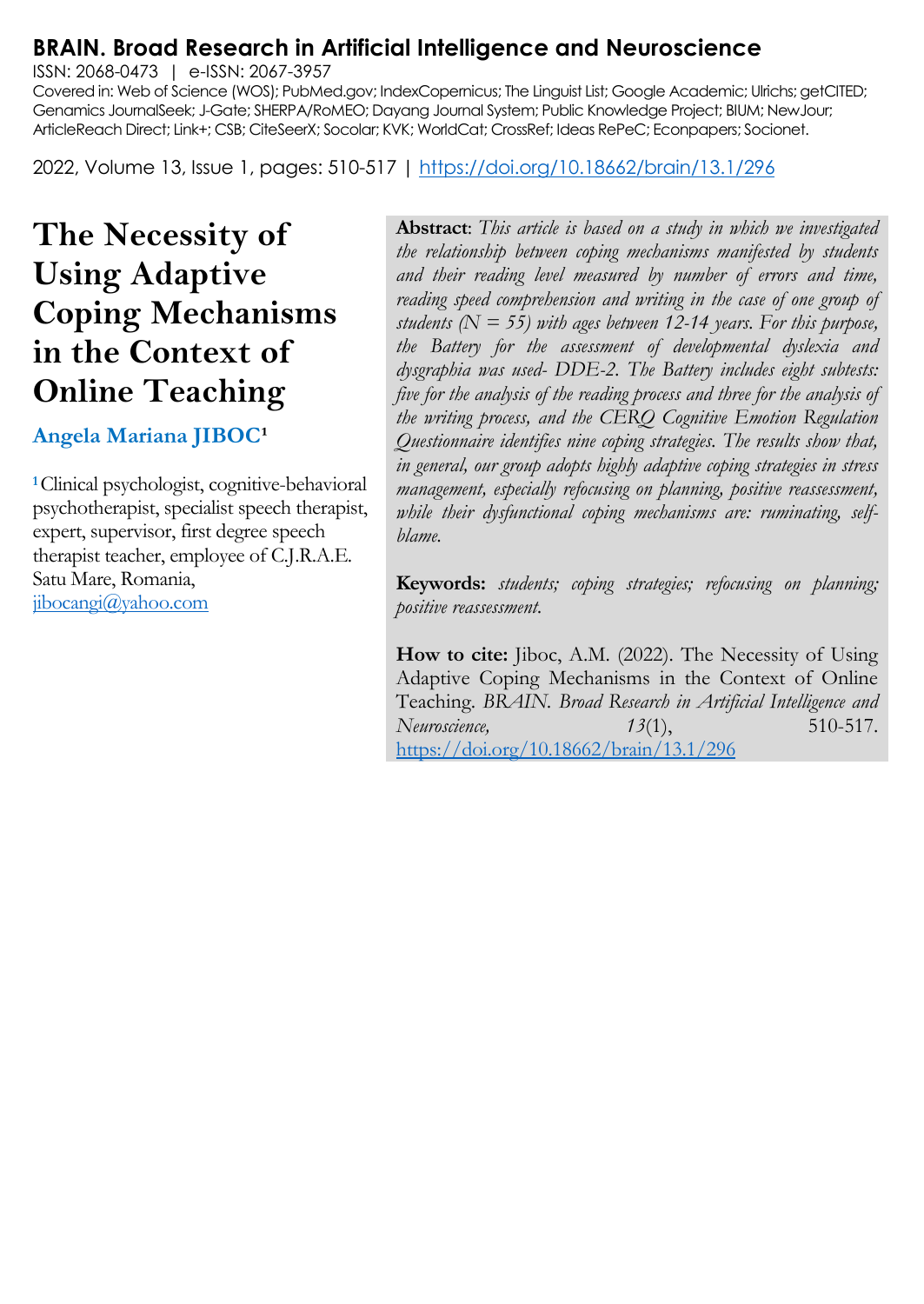#### **Introduction**

Online teaching / learning can be defined as an alternative form of education in which the continuation of the educational process under normal or self-isolation conditions is ensured, through various digital tools for distance communication.

Coping behavior, defined as the totality of cognitive and behavioral efforts to reduce or tolerate the demands created by a stressful transaction (Lazarus & Folkman, 1984). Adaptive coping designates a stabilizing process in the management of disruptive events (Georgescu et al., 2020; Harja, 2020; Ichim, 2021; Rus, 2021), management that pursues two main purposes: a) to help the person to maintain a psychosocial adaptation in his existential environment; b) to help eliminate or reduce the mental distress inherent in disturbing situations. We used as base studies such as: Geisthard and Munsch (1996), students with learning disabilities reported that they use more cognitive avoidance as a coping mechanism in order to cope with the stress caused by school and family problems (Garcia & Pintrich, 1994). The authors, Sara Givon and Deborah Court (2009), interviewed 20 Israeli high school students with learning disabilities over three years to identify coping strategies specific to high school students, they identified as coping mechanisms used: "Avoidance", "Rebellion", "Reconciliation" and "Determination". The study by Noala Firth and Erika Frydenberg (2010) on students aged 12 to 13 with learning difficulties, identified a greater use of a generally unproductive coping style in particular, strategies to ignore the problem they face.

## **Research Methodology**

**The design of the research** is correlational, multifactorial intragroup. The *independent variables* are: the level of difficulties in writing reading acquisition among students with a medium-low level of cognitive abilities (IQ). The *dependent variables* are given by: the 9 coping methods, established by the Questionnaire - CERQ and the reading time and the number of reading errors, time and comprehension, made by each child (established with the **Evaluation Battery - DDE-2**). The data were processed with the statistical program SPSS 18.

**General hypothesis:** The coping mechanisms used by students in the conditions of the difficulties of the reading and writing process constitute important predictors in the acquisition of reading and writing.

**The objectives** we pursue in this paper aim at: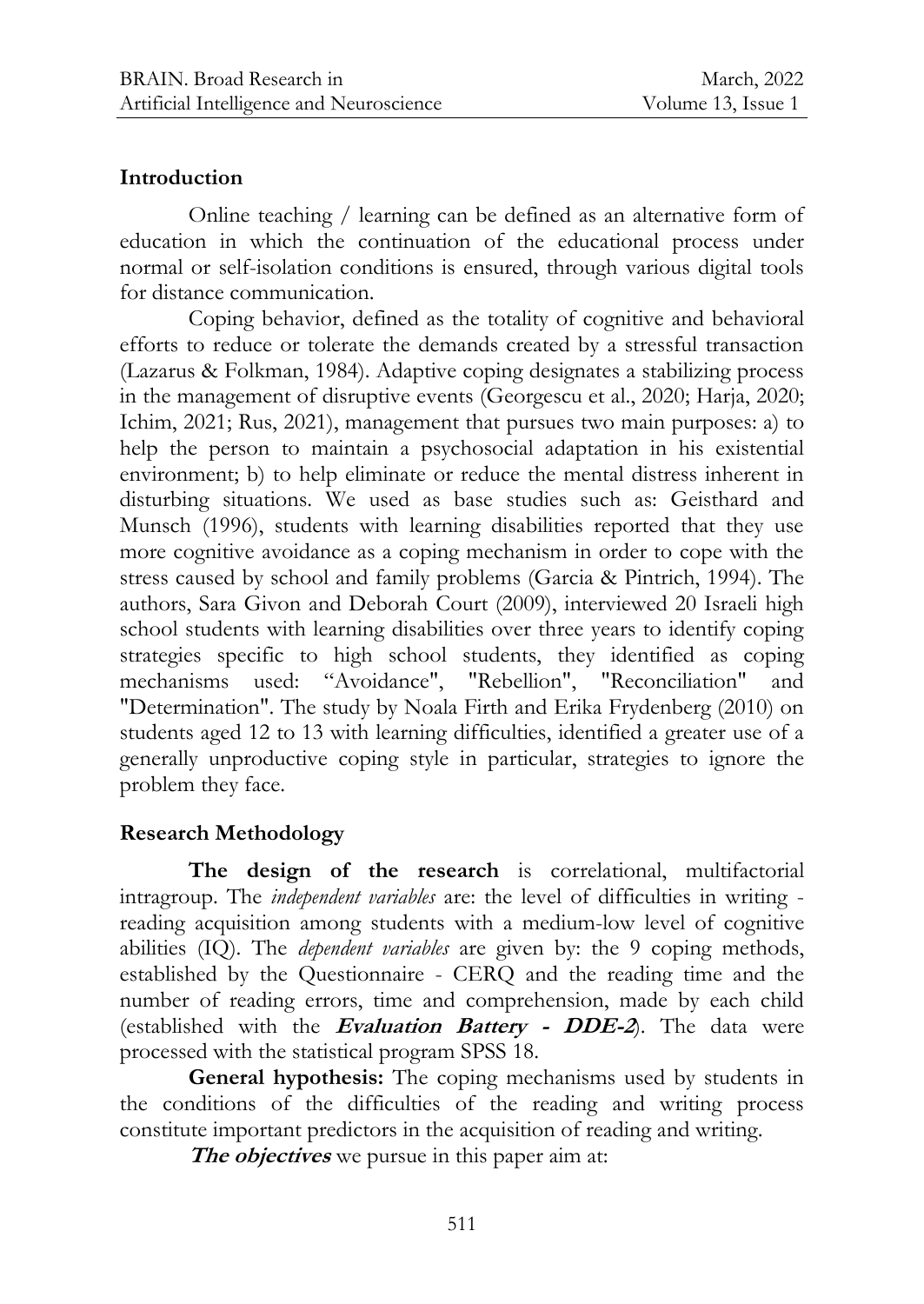• Evaluation of the coping mechanisms used by students in stressful situations within the instructive-educational activities.

• Identification of the relationship between reading level, time, number of errors, writing after dictation and coping mechanisms used by students.

This article is based on our study in which we investigated the relationship between coping mechanisms manifested by students and reading level measured by number of errors and time, reading speed comprehension and writing in the case of one group of students ( $N = 55$ ) with ages 12-14. In our study we used the Battery for the evaluation of dyslexia and developmental dysgraphia - DDE-2 (Sartori et al., 2007). The battery includes eight subtests: five for reading process analysis and three for writing process analysis; The CERQ Cognitive Emotion Regulation Questionnaire (Garnefski et al., 2007) identifies nine coping strategies.

## **Research Results**

Analyzing the results of our research, we present in Table 1 a primary analysis of data at the sample level, the most commonly used mechanisms of positive or adaptive emotional cognitive coping are: refocusing on planning, positive reassessment, positive refocusing, acceptance and perspective, and as dysfunctional coping mechanisms: ruminating, self-blaming, catastrophizing and blaming others.

| Table 1. Frequencies of manifestation of coping mechanisms at the sample level |                                 |  |
|--------------------------------------------------------------------------------|---------------------------------|--|
|                                                                                | Source: authors' own conception |  |

|                |         |         | Self-blame Acceptance | Ruminatin<br>g | Positive<br>refocusing | Refocusing<br>on<br>planning | Positive<br>reassessme<br>nt | Perspective | Catastroph Blaming<br>izing | others            |
|----------------|---------|---------|-----------------------|----------------|------------------------|------------------------------|------------------------------|-------------|-----------------------------|-------------------|
| N              | Valid   | 55      | 55                    | 55             | 55                     | 55                           | 55                           | 55          | 55                          | 55                |
|                | Missing |         |                       |                |                        |                              |                              |             |                             | $\theta$          |
| Mean           |         | 11.3818 | 13.8545               | 12.5091        | 13.0182                | 14.3455                      | 14.0182                      | 12.0727     | 10.0364                     | 8.3273            |
| Median         |         | 11.0000 | 14.0000               | 120000         | 13.0000                | 14.0000                      | 14.0000                      | 11.0000     | 10.0000                     | 8.0000            |
| Mode           |         | 9.00    | 12.00                 | 10.00          | 11.00                  | 14.00                        | 12.00                        | 11.00       | $9.00^{\rm a}$              | 4.00 <sup>a</sup> |
| Std. Deviation |         | 2.93441 | 3.141123              | 3.45271        | 4.20534                | 3.15183                      | 3.03371                      | 3.64059     |                             | 3.36080 3.07351   |
| Minimum        |         | 5.00    | 9.00                  | 5.00           | 4.00                   | 7.00                         | 7.00                         | 5.00        | 4.00                        | 4.00              |
| Maximum        |         | 18.00   | 20.00                 | 20.00          | 20.00                  | 20.00                        | 20.00                        | 20.00       | 18.00                       | 16.00             |

a. Multiple modes exist. The smallest value is shown.

In order to determine whether differences exist at the grade level in terms of accuracy of writing-reading, we will evaluate the differences at the rank level between more than two independent samples using the Kruskal-Wallis test. The values follow the shape of the chi-square distribution, which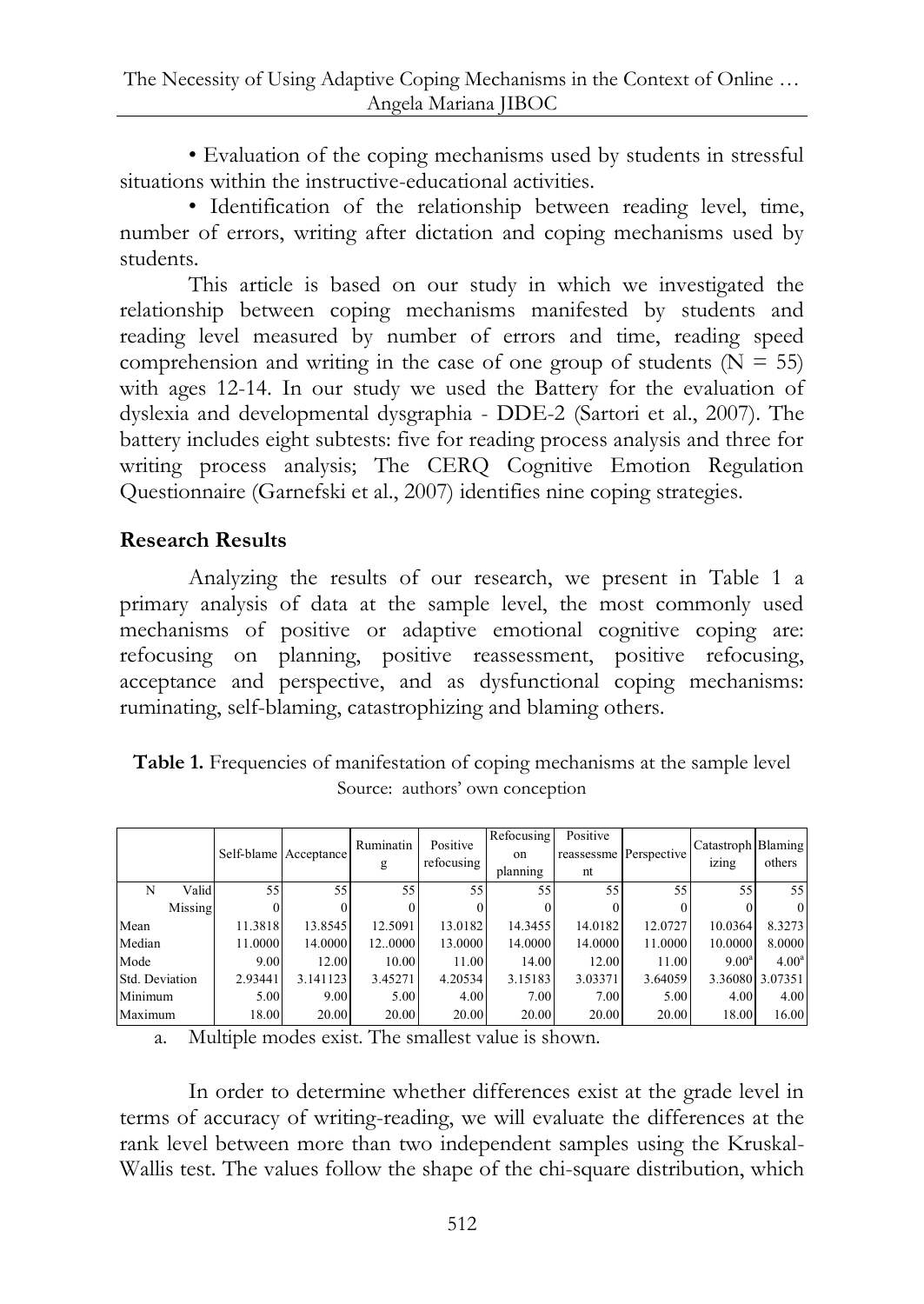has its origin in the value 0, the more the sums of the ranks for the 14 groups are different from each other, the higher the value of the test and potentially closer to a significant variation.

There are significant differences between the averages of the ranks in reading errors between grades at the level of the following subtests: Test 2 errorsFM Abs: high frequency, low imaginative content, we have Chi-square coefficient,  $\gamma$ 2 = 9.640, DF = 3 and p = 0.022, since the value of p is less than 0.05, the statistical link is significant (95% trust). Test 2 errors FM Con: low frequency, high imaginative content, we have Chi-square coefficient, χ2  $= 11.786$ , DF = 3 and p = 0.008, since the value of p is less than 0.05, the statistical link is highly significant (99% trust). Test 2 errorsFM Abs: low frequency, low imaginative content, we have Chi-square coefficient,  $\gamma$ 2 = 10.996, DF = 3 and  $p = 0.012$ , since the value of p is less than 0.05, the statistical link is significant (99%trust). Test 8 homophone errors, Chi-square coefficient,  $\gamma$ 2 = 10.130, DF = 3 and p = 0.017, the statistical link is significant (99% trust).

**Table 2.** Chi-square test to assess a significant difference between the averages of ranks of reading and comprehension time by grade Source: authors' own conception

|             | Test 1<br>Time | Test 2<br>Time<br>FM Con | Test 2<br>Time<br>Abs<br>FМ | Test 2<br>Time<br>FMCon | Test 2<br>Time<br>FMAbs | Test 3<br>Time a | Test 3<br>Time a | Test 3<br>Time c |
|-------------|----------------|--------------------------|-----------------------------|-------------------------|-------------------------|------------------|------------------|------------------|
| Chi-square  | 8.863          | 9.228                    | 5.516                       | 11.437                  | 8.362                   | 5.834            | 2.809            | 4.434            |
| Df          |                |                          | $\mathbf{\hat{z}}$          |                         | $\sim$                  |                  |                  |                  |
| Asymp. Sig. | .031           | .026                     | .138                        | .010                    | .039                    | .120             | .422             | .218             |

Test Statistics a,b

a. Kruskal Wallis Test

b. Grouping Variables: grade

Analyzing table no. 2 we determine the existence of differences at the level of grades in terms of speed of writing - reading, the differences in rank at the two independent samplesare evaluated using the Kruskal-Wallis test again. We notice that there are significant differences between the averages of the reading time ranks between grades at the level of the following subtests: Test 1 time, we have Chi-square coefficient,  $\chi$ 2 = 8.863,  $DF = 3$  and  $p = 0.031$ , since the value of p is less than 0.05, the statistical link is significant (95% trust). Test 2 time FM Con: high frequency, high imaginative content, we have Chi-square coefficient,  $\gamma$ 2 = 9.228, DF = 3 and  $p = 0.026$ , since the value of p is less than 0.05, the statistical link is highly significant (95% trust). Test 2 time FM Con: low frequency, high imaginative content, we have Chi-square coefficient,  $\gamma$ 2 = 11.437, DF = 3 and p = 0.010, since the value of  $p$  is less than 0.05, the statistical link is highly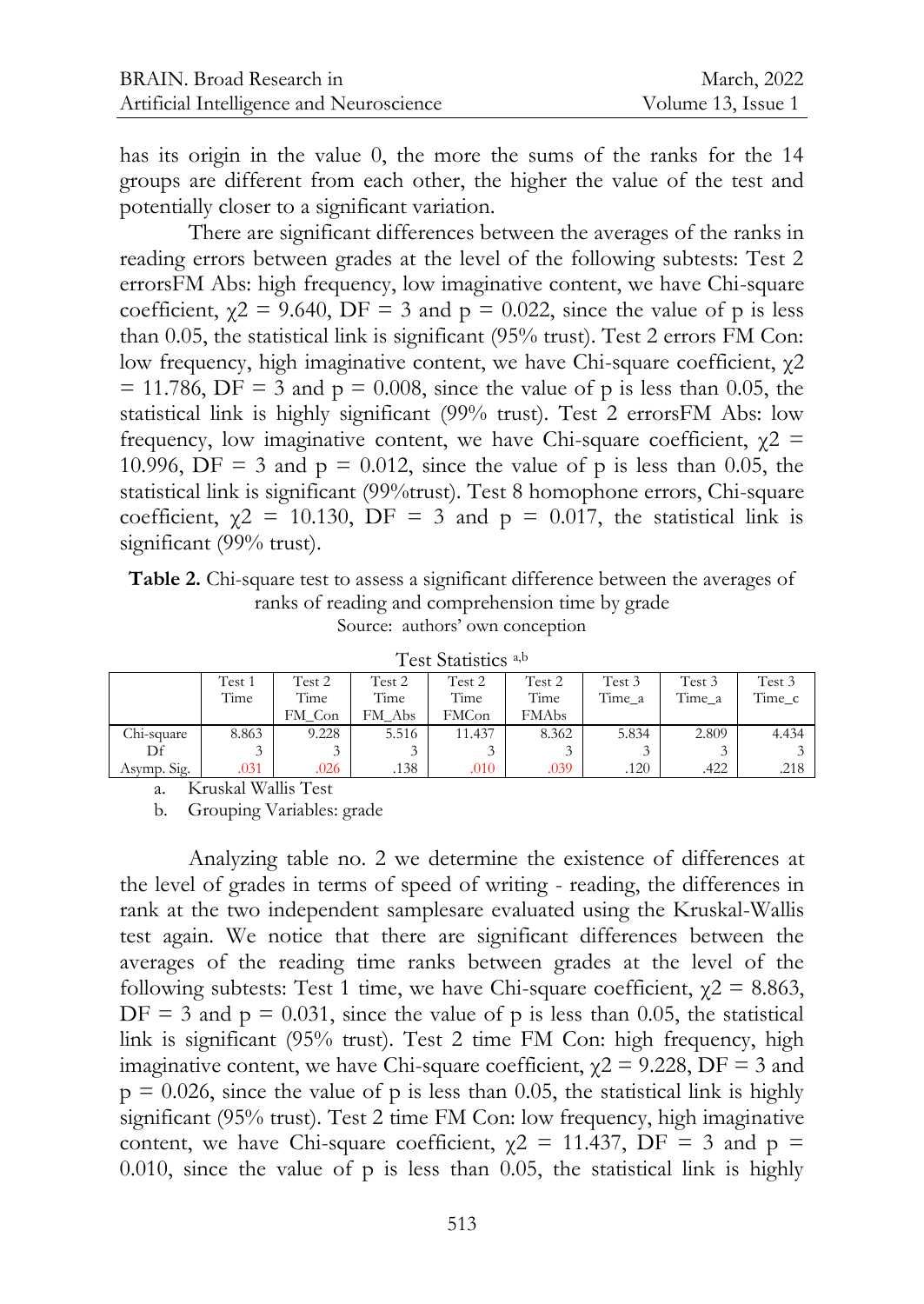significant (99% trust). Test 2 errorsFM Abs: low frequency, low imaginative content, we have Chi-square coefficient,  $\gamma$ 2 = 8.362, DF = 3 and p = 0.039, since the value of p is less than 0.05, the statistical link is significant ( 95% trust).

# **Discussions**

The results show that, in general, our group adopts highly adaptive coping strategies in stress management, especially refocusing on planning, positive reassessment, while the dysfunctional coping mechanisms are: ruminating, self-blame.

Another important conclusion shows that as students grow, the time spent on reading and writing tests decreases and thus implicitly the level of speed, accuracy and comprehension of reading increases, but unfortunately the number of errors recorded does not decrease as students approach the eighth grade, which correlates with specialized studies showing that the reading speed of a student with dyslexia is lower than that of a child of the same chronological age without specific learning disorders.

Analyzing the data we notice that as students increase the time spent on reading and writing tests, the level of speed, accuracy and comprehension of writing-reading decreases also, but unfortunately the number of errors recorded does not decrease as students approach the 8th grade. Specialist studies show that the reading speed of a student with dyslexia is lower than that of a child of the same chronological age without dyslexia (Pierart, 1994; Burlea et al., 2010) and the reading speed of pseudowords is lower than the reading of words (Grégoire & Piérart, 1994; Ziegler & Goswami, 2005) which our study also demonstrates. Possible explanations for this situation would be: in the secondary school in Romanian language and literature classes there are no more reading exercises and the lack of reading exercise is felt, students are more concerned to read quickly to finish the passage quickly than to read with awareness, to understand what they read. The tendency towards superficiality in reading is felt with the approach of the eighth grade, students do not have enough time to deepen the meaning and significance of the word (Thoits, 1995). Being the generation that lives very much online (Luca et al., 2020), where the images succeed each other quickly, the depth of understanding might be affected, at the same time, while online, they use many abbreviated words, grammatically distorted, and these written distortions might be maintained in their school activity. Students record a large number of errors in low-frequency words in their usual language (Burlea et al., 2012; Panadero & Alonso-Tapia, 2014), which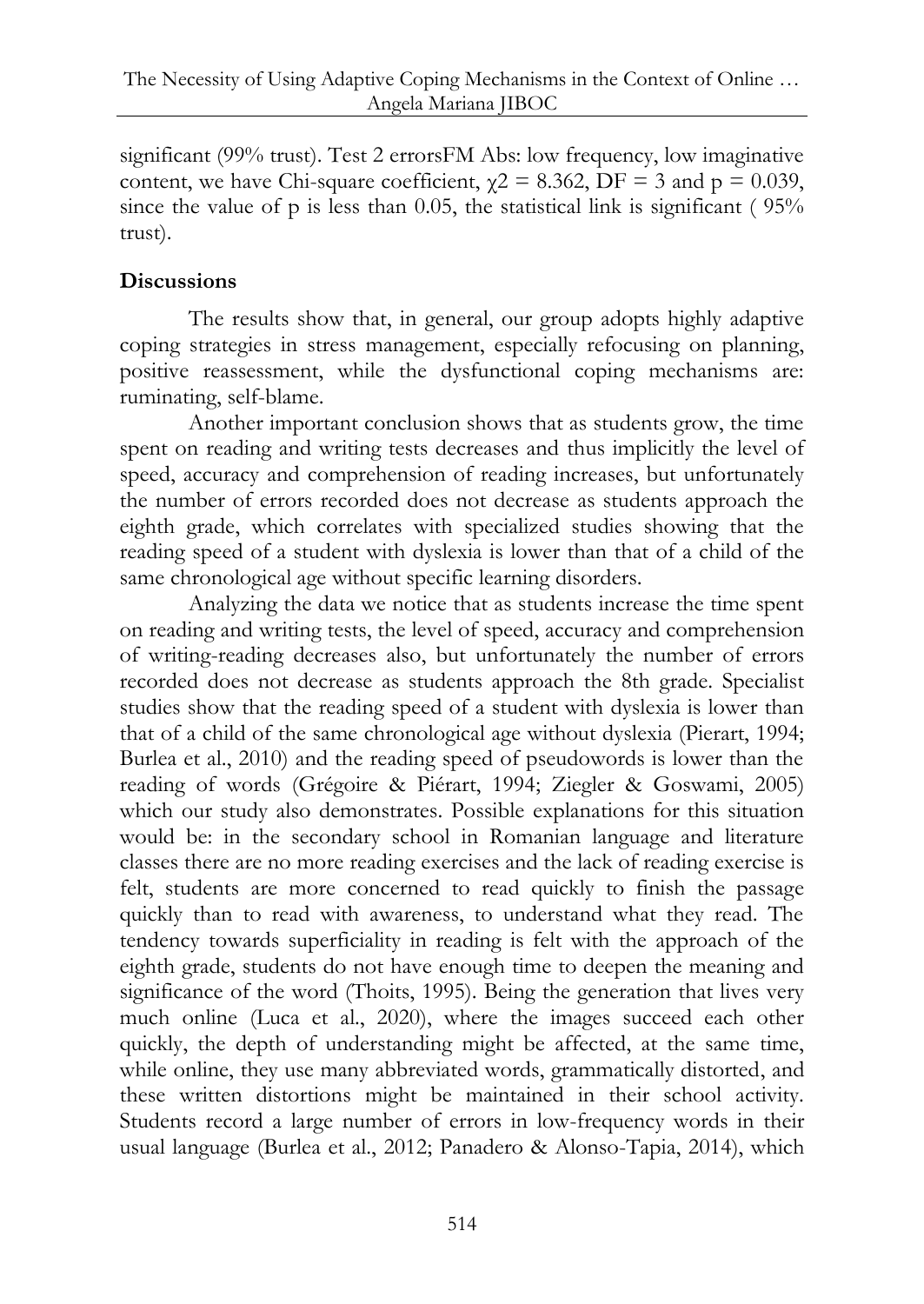indicates that their reading focuses on form reading and does not deepen the meaning of the word because it takes time, so some students will develop over time a denotative reading focused on the common meaning of words ignoring polysemantism, affecting the understanding of meaning and significance (difficulties encountered in test 4), which may be a possible explanation for functional illiteracy.

#### **Conclusions**

In online teaching the teacher offers generalized suggestions, in a traditional classroom, students can directly share their opinions and clarify their own questions with the teacher, getting the answers immediately. Online instruction can be an impediment for students with poor school results; the contents exposed in the online environment can be more difficult to assimilate in the conditions in which their understanding is not facilitated by the teacher.

#### **References**

- Burlea, A., Sacuiu, I., Chirita, V., & Chirita, R. (2012). Teen depression prevention an issue of great social impact. *International Journal of Neuropsychopharmacology, 15*(sup 1), 176-176[. https://doi.org/10.1017/S1461145712000508](https://doi.org/10.1017/S1461145712000508)
- Burlea, G., Burlea, A. M., & Milici, R. C. (2010). Prevention and intervention in speech and language therapy for the success of lexicographical acquisitions*. Revista de Cercetare si Interventie Sociala, 30,* 86*-*100. [https://www.rcis.ro/en/section1/40-volumul-302010septembrie/315](https://www.rcis.ro/en/section1/40-volumul-302010septembrie/315-prevention-and-intervention-in-speech-and-language-therapy-for-the-success-of-lexicographical-acquisitions.html) [prevention-and-intervention-in-speech-and-language-therapy-for-the](https://www.rcis.ro/en/section1/40-volumul-302010septembrie/315-prevention-and-intervention-in-speech-and-language-therapy-for-the-success-of-lexicographical-acquisitions.html)[success-of-lexicographical-acquisitions.html](https://www.rcis.ro/en/section1/40-volumul-302010septembrie/315-prevention-and-intervention-in-speech-and-language-therapy-for-the-success-of-lexicographical-acquisitions.html)
- Firth, N., & Frydenberg, E. (2010). Coping Styles and Strategies: A Comparison of Adolescent Students With and without Learning Disabilities. *Journal of learning disabilities, 43*(1), 77-85*.* <https://doi.org/10.1177/0022219409345010>
- Garcia, T., & Pintrich, P. R. (1994). Regulating motivation and cognition in the classroom: The role of self-schemas and self-regulatory strategies. In D. H. Schunk & B. J. Zimmerman (Eds.), *Self-regulation of learning and performance: Issues and educational applications* (pp. 127-153). Lawrence Erlbaum Associates, Inc.
- Garnefski, N., Rieffe, C., Jellesma, F., Terwogt, M. M., & Kraaij, V. (2007). Cognitive emotion regulation strategies and emotional problems in 9 - 11 year-old children: the development of an instrument. *European Child & Adolescent Psychiatry*, *16*(1), 1-9.<https://doi.org/10.1007/s00787-006-0562-3>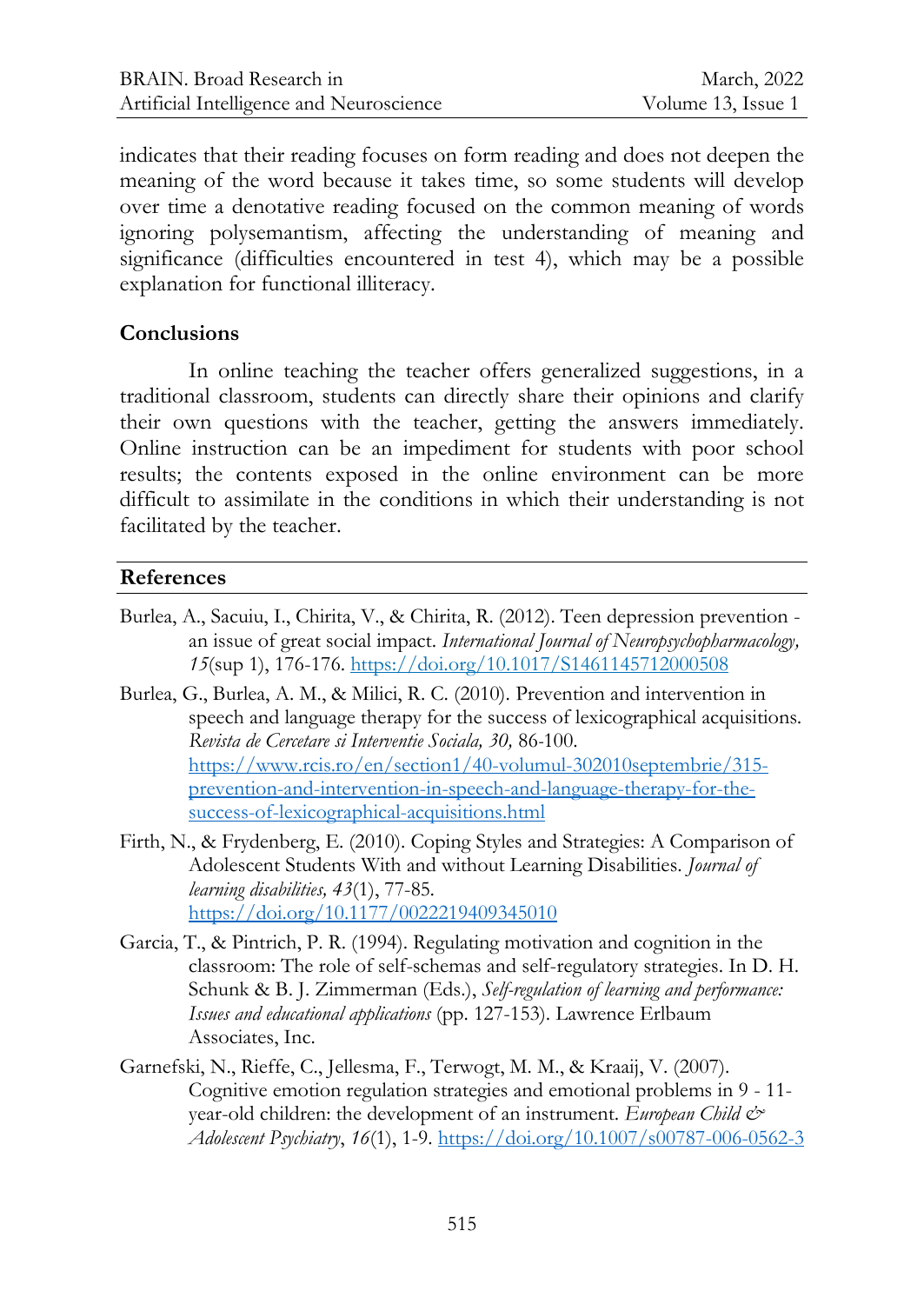- Geisthard, C., & Munsch, J. (1996). Coping with school stress: Acomparison of adolescents with and without learning disabilities. *Journal of Learning Disabilities, 29*(3), 287–296*.* <https://doi.org/10.1177/002221949602900307>
- Georgescu, D. N., Dumitrache (Torcica), G., & Joita (Leafu), M. (2020). The relationship between motivation and performance of teachers in increasing the quality of education. *Logos Universality Mentality Education Novelty: Economics & Administrative Sciences, 5*(1), 38-44. <https://doi.org/10.18662/lumeneas/5.1/20>
- Givon, S., & Court, D. (2010). Coping strategies of high school students with learning disabilities: a longitudinal qualitative study and grounded theory*. International Journal of Qualitative Studies in Education 23*(3), 283-303. <https://doi.org/10.1080/09518390903352343>
- Grégoire, J., & Piérart, B. (1994). Évaluer les troubles de la lecture : les nouveaux modèles théoriques et leurs implications diagnostiques. De Boeck Université.
- Harja, I. G. (2020). Challenges for the entrepreneurial environment and the European Union during the pandemic. *Logos Universality Mentality Education Novelty: Political Sciences & European Studies, 6*(1), 31-40. <https://doi.org/10.18662/lumenpses/6.1/14>
- Ichim, A.-A. (2021). Identifying the types of diversity in the Romanian preuniversity educational institutions and the appropriate managerial strategy. *Logos Universality Mentality Education Novelty: Social Sciences, 10*(1), 01- 09.<https://doi.org/10.18662/lumenss/10.1/52>
- Lazarus, R.S., & Folkman, S. (1984). *Stress, Appraisal and Coping.* Springer.
- Luca, L., Burlea, S. L., Chirosca, A. C., Marin, I. M., Ciubara, A. B., & Ciubara, A. (2020). The FOMO syndrome and the perception of personal needs in contemporary society. *BRAIN. Broad Research in Artificial Intelligence and Neuroscience, 11*(1Sup1), 38-46. <https://doi.org/10.18662/brain/11.1Sup1/27>
- Panadero, E., & Alonso-Tapia, J. (2014). How do students self-regulate? Review of Zimmerman's cyclical model of self-regulated learning. *Anales de Psicología, 30*(2), 450-462.
- Pierart, B. (1994). L'eclatement du concept de dyslexie. In Gregoire, J., & Pierart, B. (Eds.), *Evaluer les troubles de la lecture* (pp. 17- 31). De Boeck.
- Rus, M. (2021). Social construction of the of nowadays school success from the perspective of the family involvement in educational act. *Logos Universality Mentality Education Novelty: Social Sciences, 10*(1), 18-29. <https://doi.org/10.18662/lumenss/10.1/54>
- Sartori, G., Job, R., & Tressoldi, P. (2007). DDE-2 Batteria per la Valutazione della Dislessia e della Disortografia Evolutiva-2. Giunti.